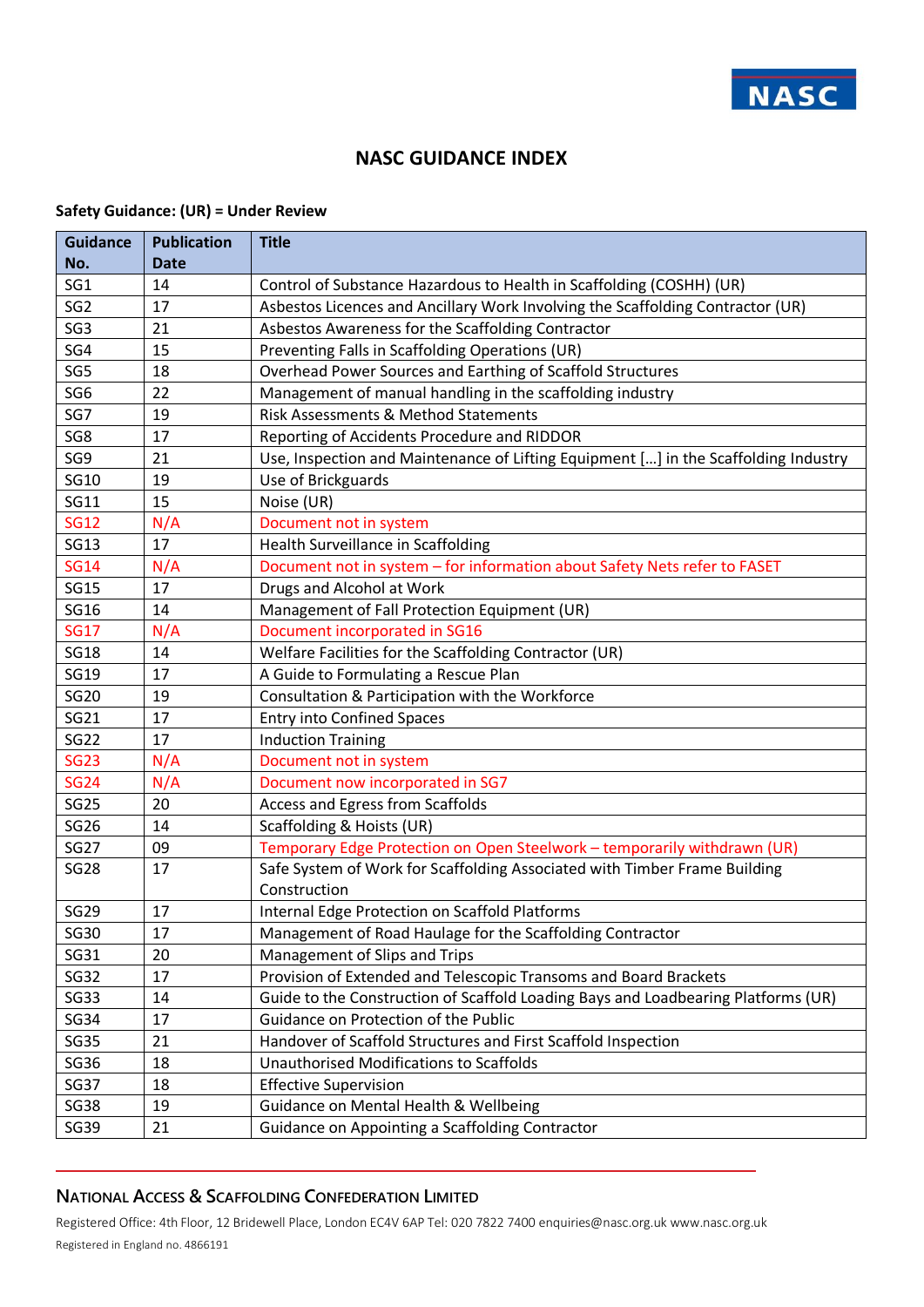

| <b>SG40</b> | 20  | <b>Scaffolding Yard Operations</b>                   |
|-------------|-----|------------------------------------------------------|
| <b>SG41</b> | 20  | Long Standing Scaffolding Structures                 |
| <b>SG42</b> | 22  | Working over or near water                           |
| <b>SG43</b> | 22  | Lone Working in the Scaffolding Industry             |
| <b>SG44</b> | TBC | Five Key Occupational Health Risks in Scaffolding    |
| <b>SG45</b> | 22  | Management of Scaffolding Operations To BS 5975:2019 |

# **NATIONAL ACCESS & SCAFFOLDING CONFEDERATION LIMITED**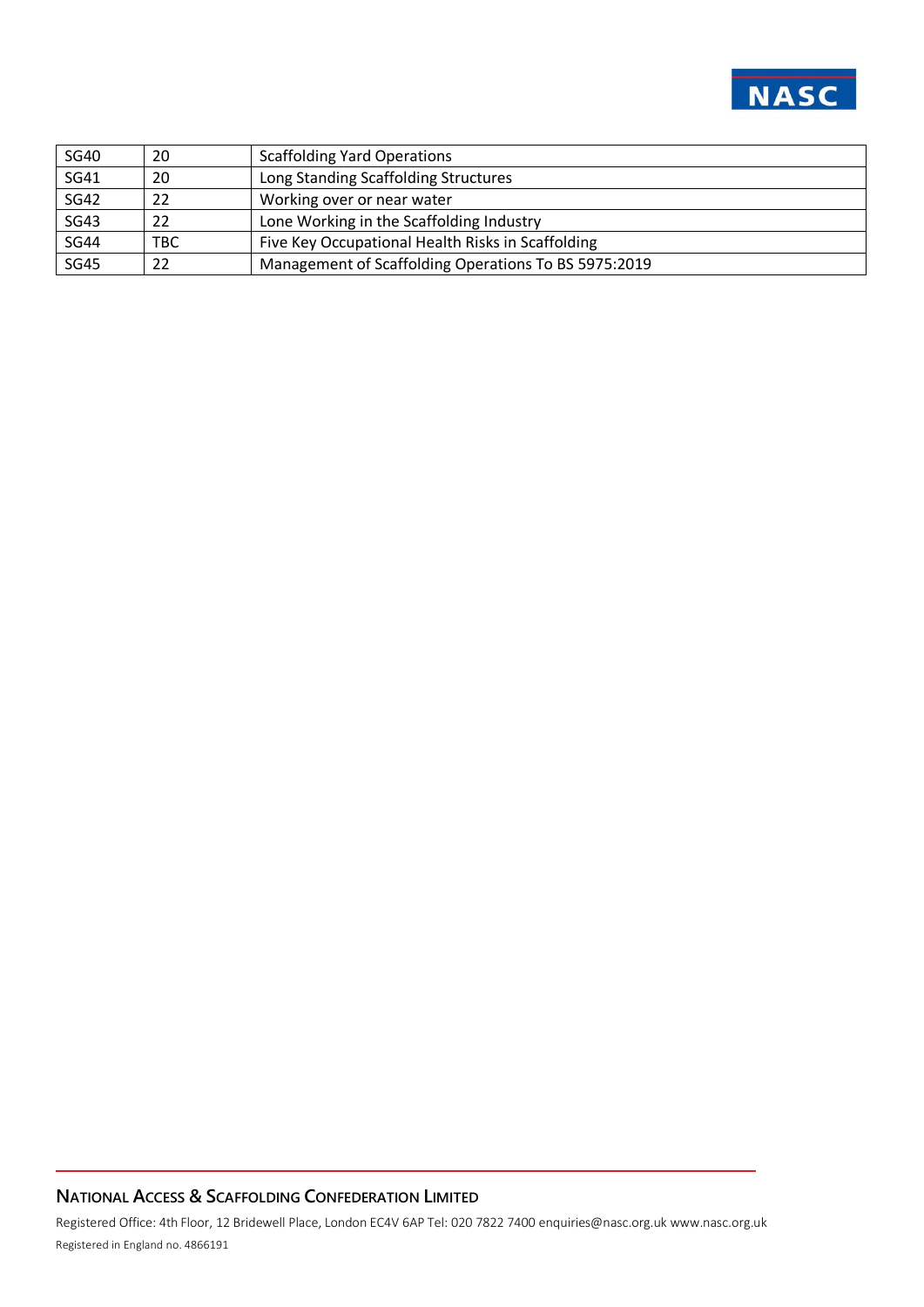

#### **Technical Guidance: (UR) = Under Review**

| <b>Guidance</b> | <b>Publication</b> | <b>Title</b>                                                                      |
|-----------------|--------------------|-----------------------------------------------------------------------------------|
| No.             | <b>Date</b>        |                                                                                   |
| TG1             | <b>TBC</b>         | Temporary Edge Protection for Sloping and Flat Roofs - temporarily withdrawn (UR) |
| TG <sub>2</sub> | N/A                | No longer used                                                                    |
| TG3             | 19                 | Erection, Use and Dismantling of Temporary Rubbish Chutes on Scaffolding (UR)     |
| TG4             | 19                 | Anchorage Systems for Scaffolding                                                 |
| TG5             | 18                 | Timber scaffold boards BS2482:2009                                                |
| TG <sub>6</sub> | 17                 | Care and Maintenance of Scaffold Boards                                           |
| TG7             | 21                 | <b>Scaffold Board Nailplates</b>                                                  |
| TG8             | 21                 | Fire Damage                                                                       |
| TG9             | 18                 | Guide to the Design and Construction of Temporary Roofs and Buildings (UR)        |
| <b>TG10</b>     | 21                 | Flame Retardant Treatments for Timber Scaffold Boards and Battens                 |
| <b>TG11</b>     | 20                 | Stress Corrosion Cracking in High Tensile and Alloy Steels                        |
| <b>TG12</b>     | 17                 | Tying Down of Scaffold Boards                                                     |
| <b>TG13</b>     | 16                 | Non-Standard Boarded Platform (UR)                                                |
| <b>TG14</b>     | 20                 | <b>Supplementary Couplers and Check Couplers</b>                                  |
| <b>TG15</b>     | N/A                | No longer used                                                                    |
| <b>TG16</b>     | 21                 | Anchoring to the Ground                                                           |
| <b>TG17</b>     | 15                 | Identification of BS EN74 Scaffold Fittings (UR)                                  |
| <b>TG18</b>     | N/A                | No longer used                                                                    |
| <b>TG19</b>     | N/A                | No longer used                                                                    |
| <b>TG20</b>     | 21                 | Guide to Good Practice for Tube and Fitting Scaffolding                           |
| <b>TG21</b>     | 20                 | A Guide to Commissioning Scaffold Design                                          |
| <b>TG22</b>     | <b>TBC</b>         | Design of Part Boarded and Other Scaffolds (Not Referred to Elsewhere)            |
| <b>TG23</b>     | <b>TBC</b>         | Lacing and Bracing of Beams                                                       |
| <b>TG24</b>     | 20                 | Scaffold Products not Covered by Standards                                        |
| <b>TG25</b>     | 21                 | <b>Scaffold Tube Storage Racks</b>                                                |
| <b>TG26</b>     | 22                 | Galvanic Corrosion of Aluminium Tubes and Prefabricated Beams                     |

#### **NATIONAL ACCESS & SCAFFOLDING CONFEDERATION LIMITED**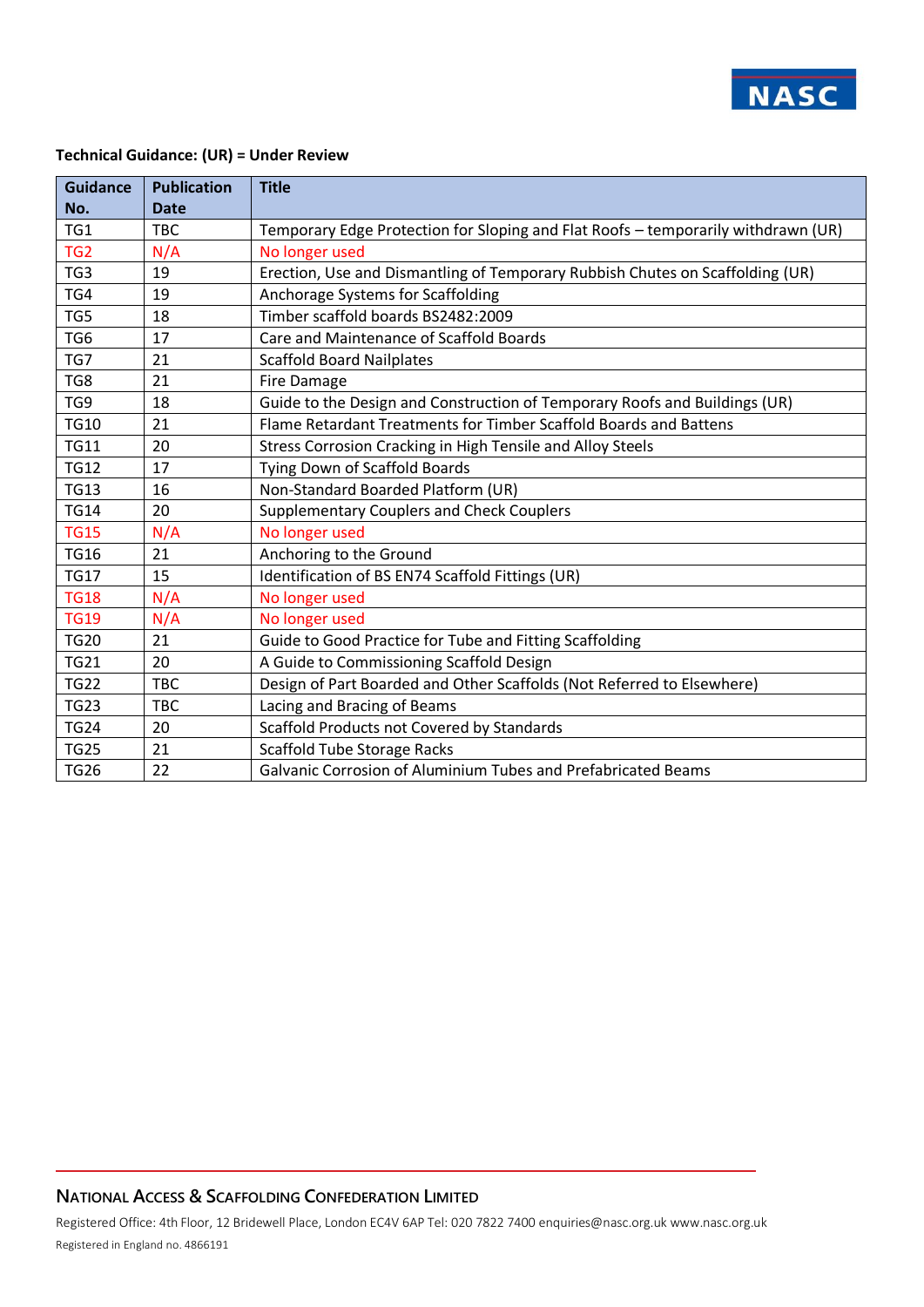

#### **Contractual Guidance: (UR) = Under Review**

| <b>Guidance</b> | <b>Publication</b> | <b>Title</b>                                            |
|-----------------|--------------------|---------------------------------------------------------|
| No.             | <b>Date</b>        |                                                         |
| CG1             | 18                 | <b>Pavement Licences</b>                                |
| CG <sub>2</sub> | 18                 | Set-Off                                                 |
| CG <sub>3</sub> | 18                 | Programmes                                              |
| CG4             | N/A                | Document not in system                                  |
| CG5             | 19                 | Contractual Issues Relating to Hiring of Hoists         |
| CG <sub>6</sub> | 20                 | <b>Scaffolding Design</b>                               |
| CG7             | 17                 | Late Payment of Commercial Debts                        |
| CG8             | 18                 | <b>Preparation of Quotations</b>                        |
| CG9             | 17                 | Payment Under the Construction Act                      |
| CG10            | 17                 | Adjudication - Its use by the Sub-contractor            |
| CG11            | 17                 | Preparation of Schedule of Rates                        |
| CG12            | 19                 | <b>Contract Clauses</b>                                 |
| CG13            | 18                 | Pre-Tender Information from client                      |
| CG14            | 18                 | <b>Pre-Contract Meetings</b>                            |
| <b>CG15</b>     | 20                 | NEC <sub>3</sub>                                        |
| <b>CG16</b>     | 21                 | <b>Employment Contracts</b>                             |
| CG17            | 21                 | <b>Commercial Checklist for Scaffolding Contractors</b> |
| <b>CG18</b>     | 09                 | Daywork (UR)                                            |
| <b>CG19</b>     | 18                 | Liquidated and Ascertained Damages                      |
| <b>CG20</b>     | 20                 | A Guide to Monitoring and Chasing Debt                  |
| CG21            | 21                 | An Employer's Guide to Right to Work Checks             |
| CG22            | 20                 | <b>Early Payment Schemes</b>                            |
| CG23            | 21                 | <b>Training Costs Agreements</b>                        |
| CG24            | <b>TBC</b>         | <b>Guide to Staff Handbook</b>                          |
| CG25            | <b>TBC</b>         | <b>Common Contract Terminology</b>                      |

## **NATIONAL ACCESS & SCAFFOLDING CONFEDERATION LIMITED**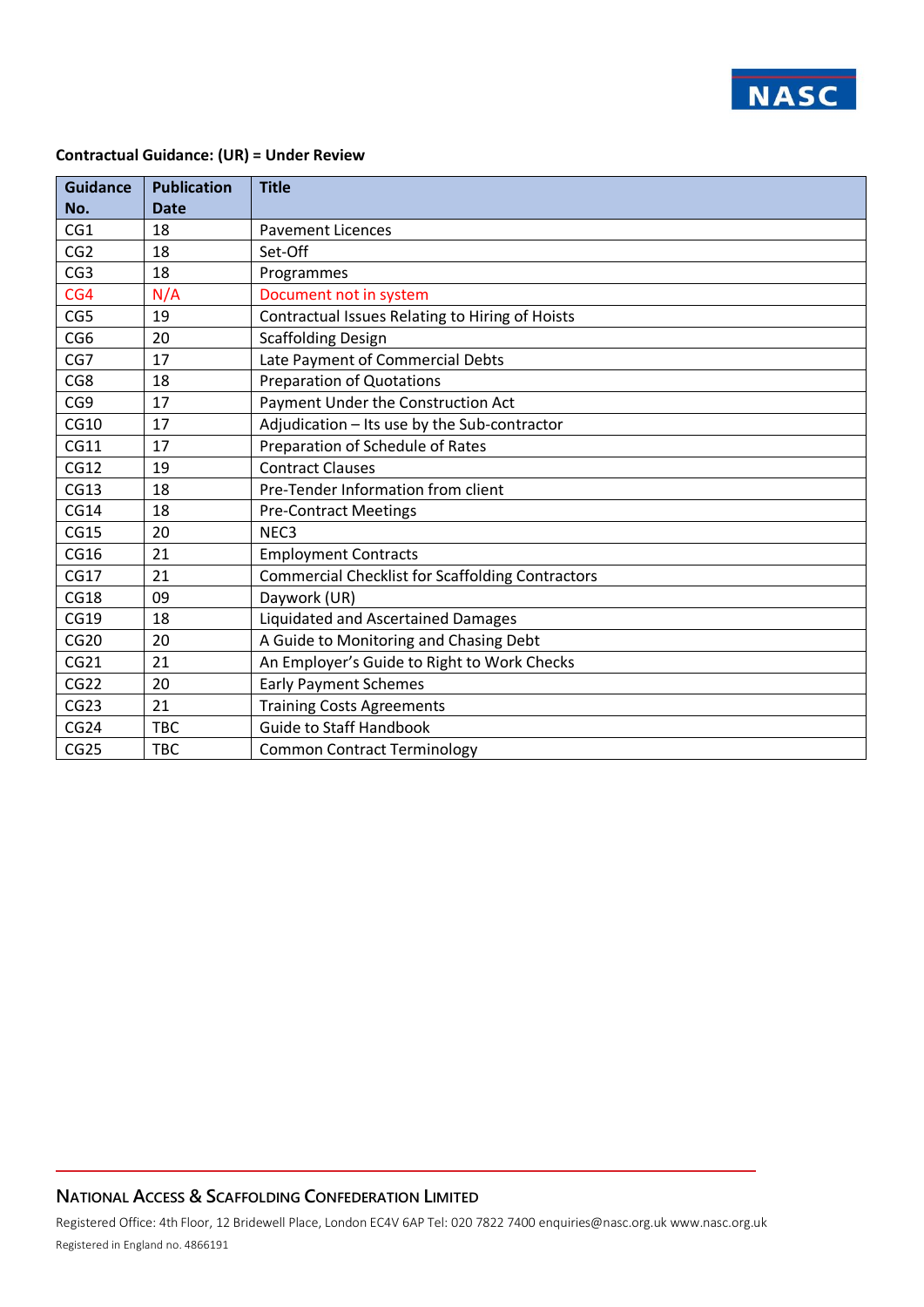

#### **Product Guidance: (UR) = Under Review**

| <b>Guidance</b> | <b>Publication</b> | <b>Title</b>                                                        |
|-----------------|--------------------|---------------------------------------------------------------------|
| No.             | Date               |                                                                     |
| PG1             | 18                 | Purchasing Guidelines for EN 39_2001 Tube (4.0mm)                   |
| PG <sub>2</sub> | 18                 | Purchasing Guidelines for EN 10219-1 2006 High Tensile Tube (3.2mm) |
| PG3             | 18                 | Purchasing Guidelines for BS 2482 2009 Timber Boards                |
| PG4             | 18                 | Purchasing Guidelines for EN 74-1 Couplers                          |
| PG5             | 18                 | Purchasing Guidelines for Aluminium Beams (UR)                      |
| PG6             | 18                 | Purchasing Guidelines for EN 12810 11 System Scaffold               |
| PG7             | 21                 | Purchasing Guidelines for Prefabricated Structural Transom Units    |
| PG8             | 21                 | Purchasing Guidelines for Ancillary Scaffolding Components          |
| PG9             | 21                 | Purchasing Guidelines for Scaffold Ladders                          |

## **NATIONAL ACCESS & SCAFFOLDING CONFEDERATION LIMITED**